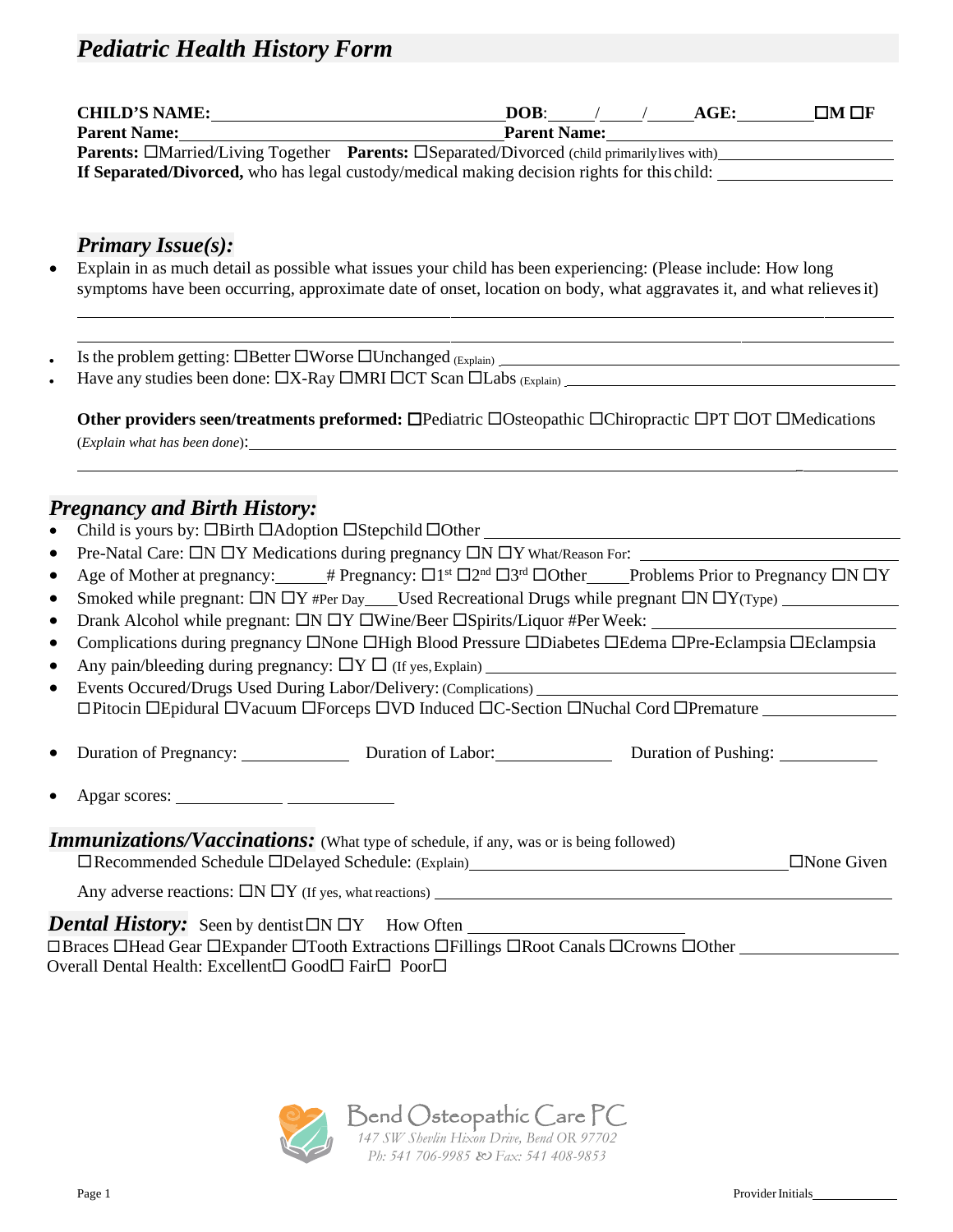## *Pediatric Health History Form*

| Child's Name: 1988                                                                                      | Date:                                 |
|---------------------------------------------------------------------------------------------------------|---------------------------------------|
| <b>Trauma/Accident History:</b><br>Concussions/Head Injuries $\Box N \Box Y$ (If yes how many) Explain: |                                       |
| Motor Vehicle Accidents: $\Box N \Box Y$ (If yes, how many) Explain:                                    |                                       |
| Injuries such as (Sports, Falls etc.): $\Box N \Box Y$                                                  |                                       |
| Emotional trauma: $\Box N \Box Y$                                                                       |                                       |
| Sexual Abuse $\Box N \Box Y$ Physical Abuse $\Box N \Box Y$ Neglect $\Box N \Box Y$ (explain)           |                                       |
| Reported $\Box N \Box Y$ Child had/having therapy/treatment $\Box N \Box Y$                             | Resolved $\Box N \Box Y \Box$ Ongoing |

### *Current or Significant Medical Problems:*

| <i>Hospitalizations or Surgeries:</i> (Examples: Sinus/Ear/Tonsils/Adenoids/Appendix/Fracture Repair/Dental/Other) |
|--------------------------------------------------------------------------------------------------------------------|

| <b>Surgery/Treatment</b><br><b>Hospital</b><br><b>Date</b> | <b>Diagnosis</b> |
|------------------------------------------------------------|------------------|
| . .                                                        |                  |
| ⌒<br>∠.                                                    |                  |
| $\sim$<br>ູ.                                               |                  |

**Family Health History:** Include immediate blood relatives, i.e. parents/grandparents/aunts/uncles, siblings Parent's: Ages and Health Status:

| <b>Disease/Illness</b>             | <b>Who</b> | <b>Alive</b>    | <b>Disease/Illness</b>               | <b>Who</b> | <b>Alive</b>    |
|------------------------------------|------------|-----------------|--------------------------------------|------------|-----------------|
|                                    |            | <b>Deceased</b> |                                      |            | <b>Deceased</b> |
| Cancer                             |            | $\Box A \Box D$ | Alcohol/Drug Abuse                   |            | $\Box A \Box D$ |
| Diabetes I or II                   |            | $\Box A \Box D$ | <b>Thyroid Disease</b>               |            | $\Box A \Box D$ |
| <b>Heart Disease</b><br>Type:      |            | $\Box A \Box D$ | <b>Autoimmune Disorders</b><br>Type: |            | $\Box A \Box D$ |
| High/Low Blood Pressure            |            | $\Box A \Box D$ | <b>Liver Disease</b>                 |            | $\Box A \Box D$ |
| <b>High Cholesterol</b>            |            | $\Box A \Box D$ | <b>Kidney Disease</b>                |            | $\Box A \Box D$ |
| Heart Attack/Stroke/TIA            |            | $\Box A \Box D$ | <b>Thyroid Disease</b>               |            | $\Box A \Box D$ |
| Anxiety/Depression                 |            | $\Box A \Box D$ | Osteoporosis                         |            | $\Box A \Box D$ |
| <b>Mental Illness</b><br>Type:     |            | $\Box A \Box D$ | <b>Rheumatoid Arthristis</b>         |            | $\Box A \Box D$ |
| <b>Infectious Diseases</b><br>Type |            | $\Box A \Box D$ | Allergies                            |            | $\Box A \Box D$ |
| Asthma/Respiratory                 |            | $\Box A \Box D$ | Other                                |            | $\Box A \Box D$ |

### *History of Child's Symptoms*

**Does your child have or has your child experienced any of the following:** (Please Tick which apply) Antibiotics $\Box$ (How many courses) Scoliosis/Short Leg $\Box$  Arthritis  $\Box$  Cystic Fibrosis  $\Box$  Multiple Sclerosis  $\Box$ ADD/ADHD<sup>I</sup> Sensory Integration Problems<sup>I</sup> Autistic Spectrum Disorder<sup>I</sup> Tourette's<sup>I</sup> Asperger's Syndrome<sup>I</sup> Eating Disorder's Obesity Diabetes Type I O Diabetes Type II Substance or Alcohol Abuse



Bend Osteopathic Care PC *147 SW Shevlin Hixon Drive, Bend OR 97702 Ph: 541 706-9985 Fax: 541 408-9853*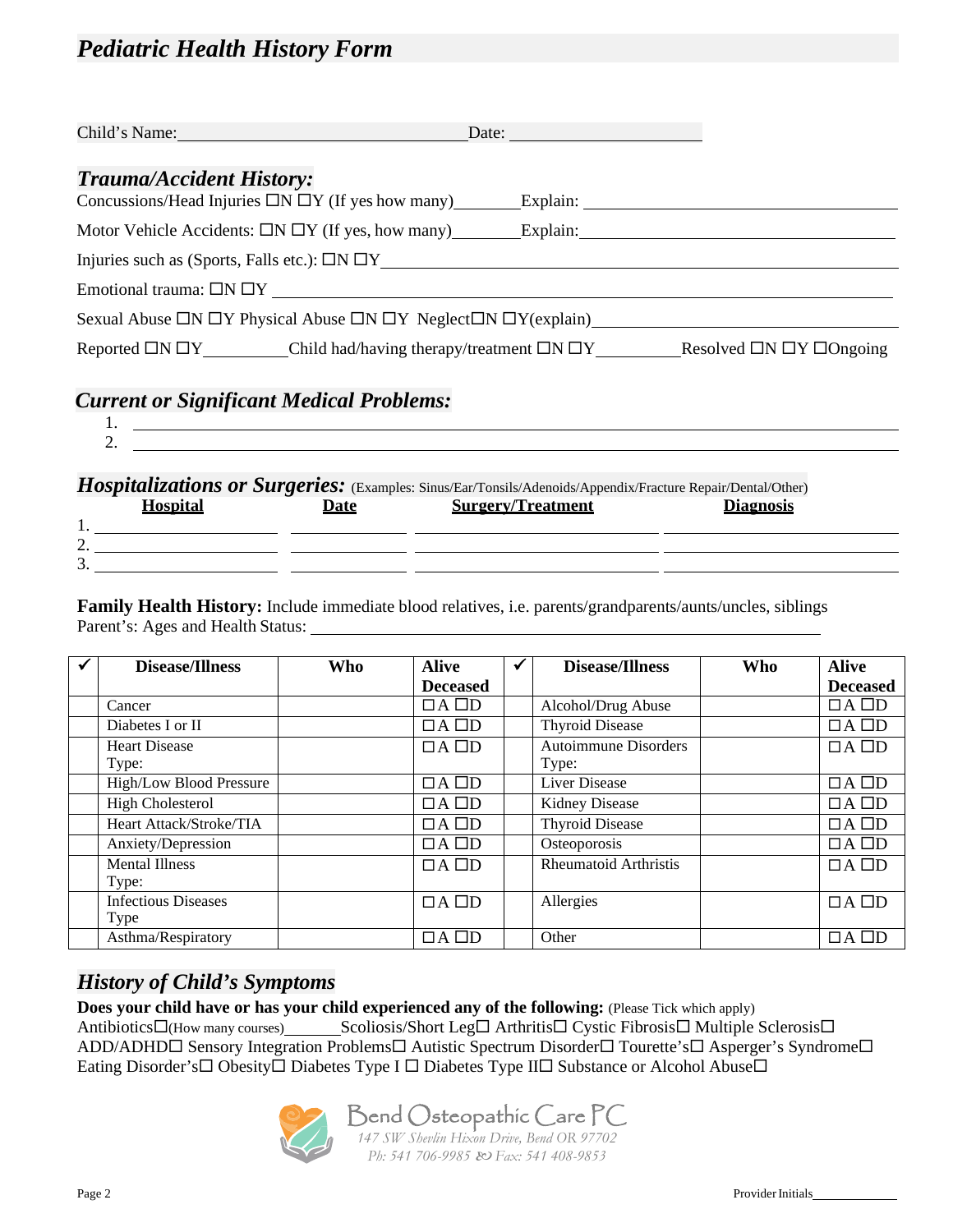|                                                                                                                                                                   | Patient Name: Name:<br>Date: and the contract of the contract of the contract of the contract of the contract of the contract of the contract of the contract of the contract of the contract of the contract of the contract of the contract of the                                                                                     |                    |                |
|-------------------------------------------------------------------------------------------------------------------------------------------------------------------|------------------------------------------------------------------------------------------------------------------------------------------------------------------------------------------------------------------------------------------------------------------------------------------------------------------------------------------|--------------------|----------------|
|                                                                                                                                                                   | <b>CURRENT MEDICATIONS:</b> Please list Drug & Dose or $\Box$ None                                                                                                                                                                                                                                                                       | <b>SUPPLEMENTS</b> | $\square$ None |
|                                                                                                                                                                   |                                                                                                                                                                                                                                                                                                                                          |                    |                |
|                                                                                                                                                                   |                                                                                                                                                                                                                                                                                                                                          |                    |                |
|                                                                                                                                                                   |                                                                                                                                                                                                                                                                                                                                          |                    |                |
|                                                                                                                                                                   |                                                                                                                                                                                                                                                                                                                                          |                    |                |
| Is your child Sensitive/Allergic/Intolerant<br>to any of the following foods (Please Circle)                                                                      | Milk/Dairy Wheat/Gluten Peanuts Soy Eggs<br>Corn Yeast Chocolate Fish/Shellfish Citrus                                                                                                                                                                                                                                                   |                    |                |
|                                                                                                                                                                   | Allergies/Reactions to Medications: $\Box N \Box Y$ (Hives, Rash, Breathing Difficulties, Other)                                                                                                                                                                                                                                         |                    |                |
| <b>Social History:</b>                                                                                                                                            |                                                                                                                                                                                                                                                                                                                                          |                    |                |
|                                                                                                                                                                   |                                                                                                                                                                                                                                                                                                                                          |                    |                |
|                                                                                                                                                                   |                                                                                                                                                                                                                                                                                                                                          |                    |                |
| School - Does your child enjoy school: $\Box N \Box Y$                                                                                                            |                                                                                                                                                                                                                                                                                                                                          |                    |                |
|                                                                                                                                                                   |                                                                                                                                                                                                                                                                                                                                          |                    |                |
|                                                                                                                                                                   |                                                                                                                                                                                                                                                                                                                                          |                    |                |
|                                                                                                                                                                   | Like games/crafts/music: $\Box N \Box Y$ (Give Examples)                                                                                                                                                                                                                                                                                 |                    |                |
|                                                                                                                                                                   |                                                                                                                                                                                                                                                                                                                                          |                    |                |
|                                                                                                                                                                   |                                                                                                                                                                                                                                                                                                                                          |                    |                |
| Diet:<br>As an Infant:<br>If Breast Fed, did/does child latch on easily: $\Box N \Box Y$<br>Did/does your child experience Colic: $\Box N \Box Y$<br>1 year plus: | Child was/is: Breast Fed□ Breast/Bottle Fed□ Formula/Bottle Fed□<br>At what age did you start your child on Solid Foods:<br>How much Fruit per day/week: Vegetables: Meat: Meat:<br>Does your child have a special diet (Low Fat, Vegetarian, Gluten Free etc.): ______________________<br>How much water does your child drink per day: |                    |                |
|                                                                                                                                                                   | Sensitivities to Food/Environment $\Box N \Box Y_{Explain}$ [2010]                                                                                                                                                                                                                                                                       |                    |                |
| Habits:                                                                                                                                                           |                                                                                                                                                                                                                                                                                                                                          |                    |                |
|                                                                                                                                                                   | Wear a Seatbelt: $\Box N \Box Y$ Bicycle Helmet: $\Box N \Box Y$ How many Hours Sleep Per                                                                                                                                                                                                                                                |                    | Night:         |
|                                                                                                                                                                   |                                                                                                                                                                                                                                                                                                                                          |                    |                |
|                                                                                                                                                                   |                                                                                                                                                                                                                                                                                                                                          |                    |                |
|                                                                                                                                                                   |                                                                                                                                                                                                                                                                                                                                          |                    |                |
|                                                                                                                                                                   |                                                                                                                                                                                                                                                                                                                                          |                    |                |
|                                                                                                                                                                   |                                                                                                                                                                                                                                                                                                                                          |                    |                |
|                                                                                                                                                                   |                                                                                                                                                                                                                                                                                                                                          |                    |                |